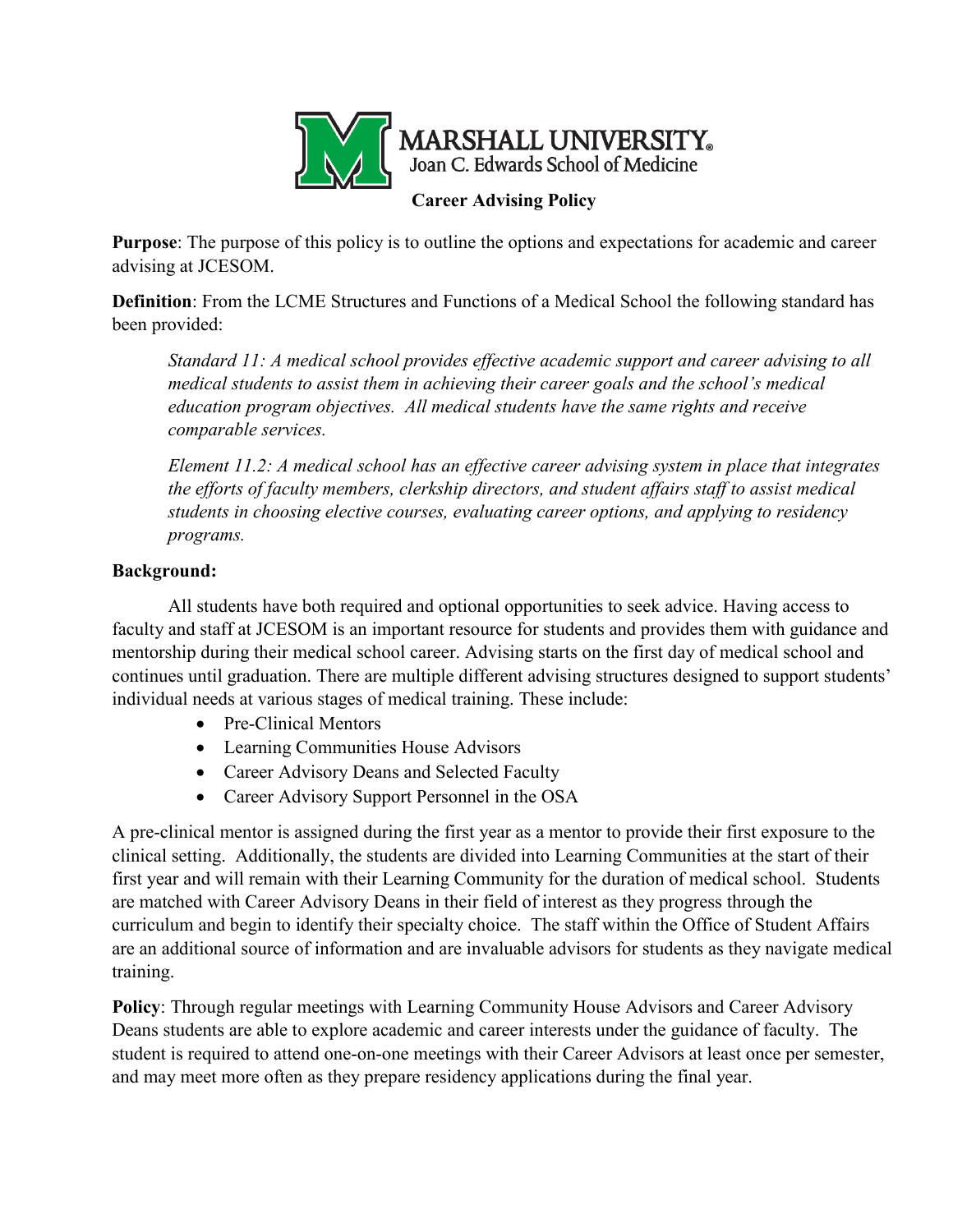## **Career Advising Program**